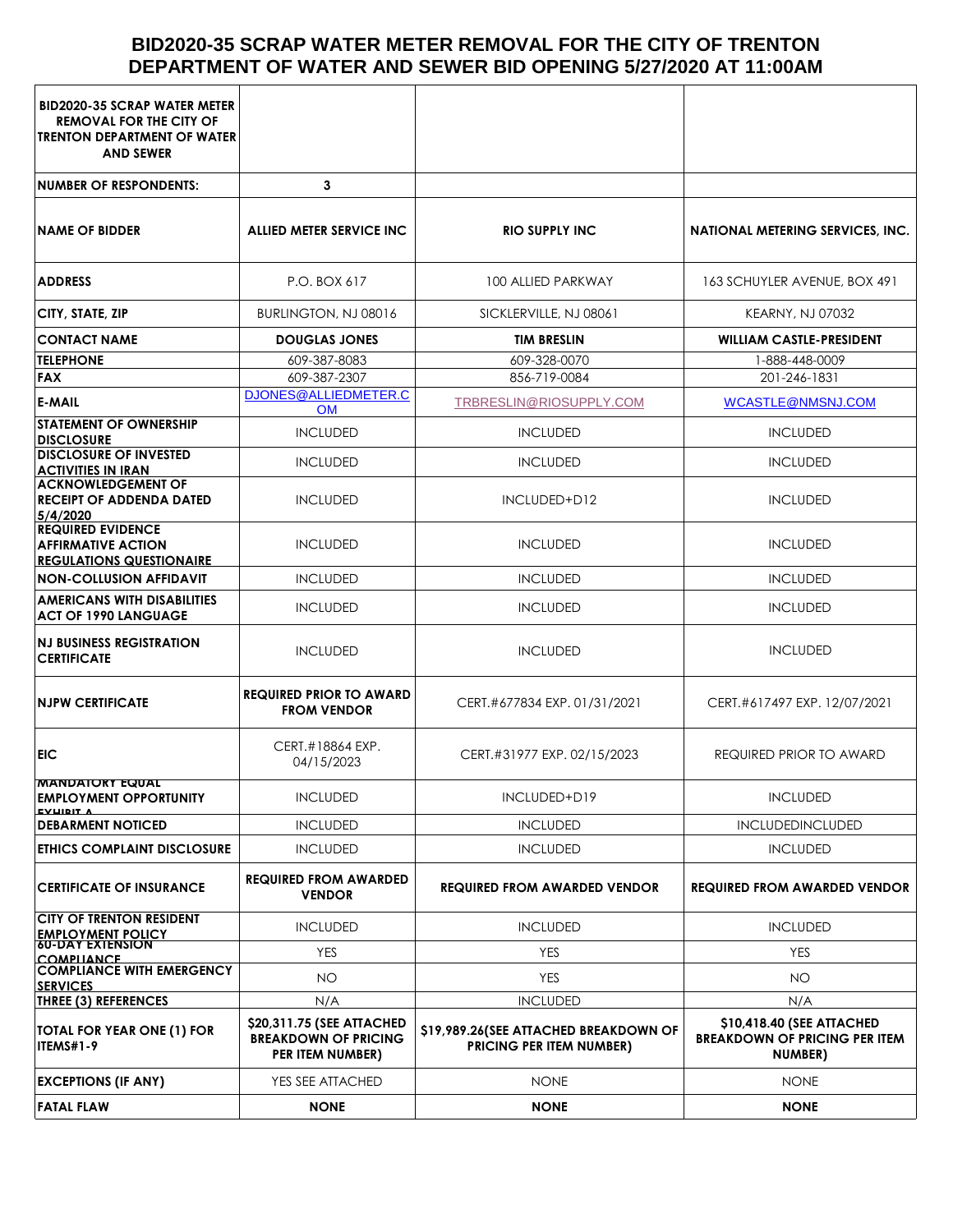### **PROPOSAL BIDDERS MUST COMPLETE THIS FORM**

The undersigned proposes to remove and properly dispose of scrap water meters.

| <b>Item</b><br>No. | <b>Size</b><br>(inch) | Quantity           | Unit<br>Price | <b>Total</b><br><b>Price</b> |  |  |  |
|--------------------|-----------------------|--------------------|---------------|------------------------------|--|--|--|
| 1.                 | 5/8"                  | 629                | \$2.00        | \$1,258.00                   |  |  |  |
| 2.                 | 5/3"                  | 1,399              | \$2.00        | \$2,798.00                   |  |  |  |
| 3.                 | $\frac{3}{4}$ ?       | 517                | \$2.25        | \$1,137.40                   |  |  |  |
| 4.                 | 1"                    | 129                | \$4.50        | \$580.50                     |  |  |  |
| 5.                 | 11/2"                 | 82                 | \$10.50       | \$676.50                     |  |  |  |
| 6.                 | 2"                    | 248                | \$16.00       | \$3,968.00                   |  |  |  |
| 7.                 | 3"                    |                    |               |                              |  |  |  |
| 8.                 | 4"                    |                    |               |                              |  |  |  |
| 9.                 | 6"                    |                    |               |                              |  |  |  |
|                    |                       | Total Meters 3,004 |               | \$10,418.40                  |  |  |  |

**GRAND TOTAL** 

## CONTRACT SHALL BE AWARDED TO HIGHTEST RESPONSIBLE BID PRICE

## **Respectfully Submitted:**

| $Companv \rightarrow$          | National Metering Services, Inc. |  |  |  |
|--------------------------------|----------------------------------|--|--|--|
| Authorized Signature →         |                                  |  |  |  |
| Print Name $\rightarrow$       | William Castle, President        |  |  |  |
| Telephone Number $\rightarrow$ | 1-888-448-0009                   |  |  |  |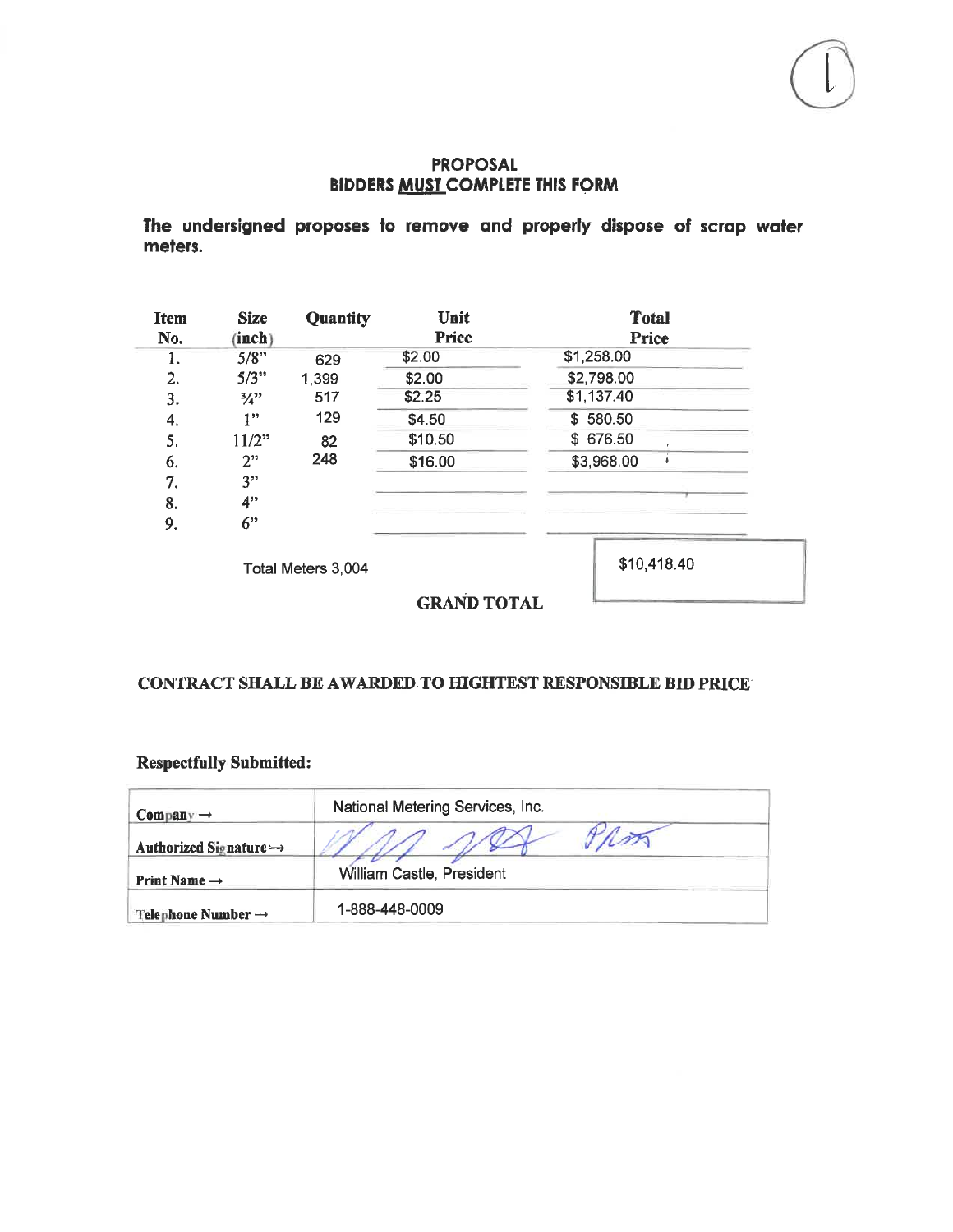## **PROPOSAL BIDDERS MUST COMPLETE THIS FORM**

The undersigned proposes to remove and properly dispose of scrap water meters.

| Item<br>No. | <b>Size</b><br>(inch)       | Quantity | Unit<br><b>Price</b> | <b>Total</b><br><b>Price</b> |  |  |
|-------------|-----------------------------|----------|----------------------|------------------------------|--|--|
| ı.          | 5/8"                        | 629      | 3.25                 | 2,044.25                     |  |  |
| 2.          | 5/3"                        | 1,399    | 3.25                 | 4,546.75                     |  |  |
| 3.          | $\frac{3}{4}$ <sup>31</sup> | 517      | 4.20                 | 2,171.40                     |  |  |
| 4.          | 1, 3                        | 129      | 5.50                 | 709.50                       |  |  |
| 5.          | 11/2"                       | 82       | 26.52                | 2.174.64                     |  |  |
| 6.          | 2"                          | 248      | 3364                 | 8.342.72                     |  |  |
| 7.          | 3"                          |          |                      |                              |  |  |
| 8.          | 4"                          |          |                      |                              |  |  |
| 9.          | 6"                          |          |                      |                              |  |  |
|             |                             |          |                      | \$19,989.26                  |  |  |
|             |                             |          | <b>GRAND TOTAL</b>   |                              |  |  |

### CONTRACT SHALL BE AWARDED TO HIGHTEST RESPONSIBLE BID PRICE

#### **Respectfully Submitted:**

| $Company \rightarrow$          | <b>Rio Supply Inc.</b>                                 |
|--------------------------------|--------------------------------------------------------|
| Authorized Signature ←→        |                                                        |
| Print Name $\rightarrow$       | <b>Joseph E Overbeck</b>                               |
| Telephone Number $\rightarrow$ | 609-328-0070 (Tim Breslin cell)<br>856-719-0081 office |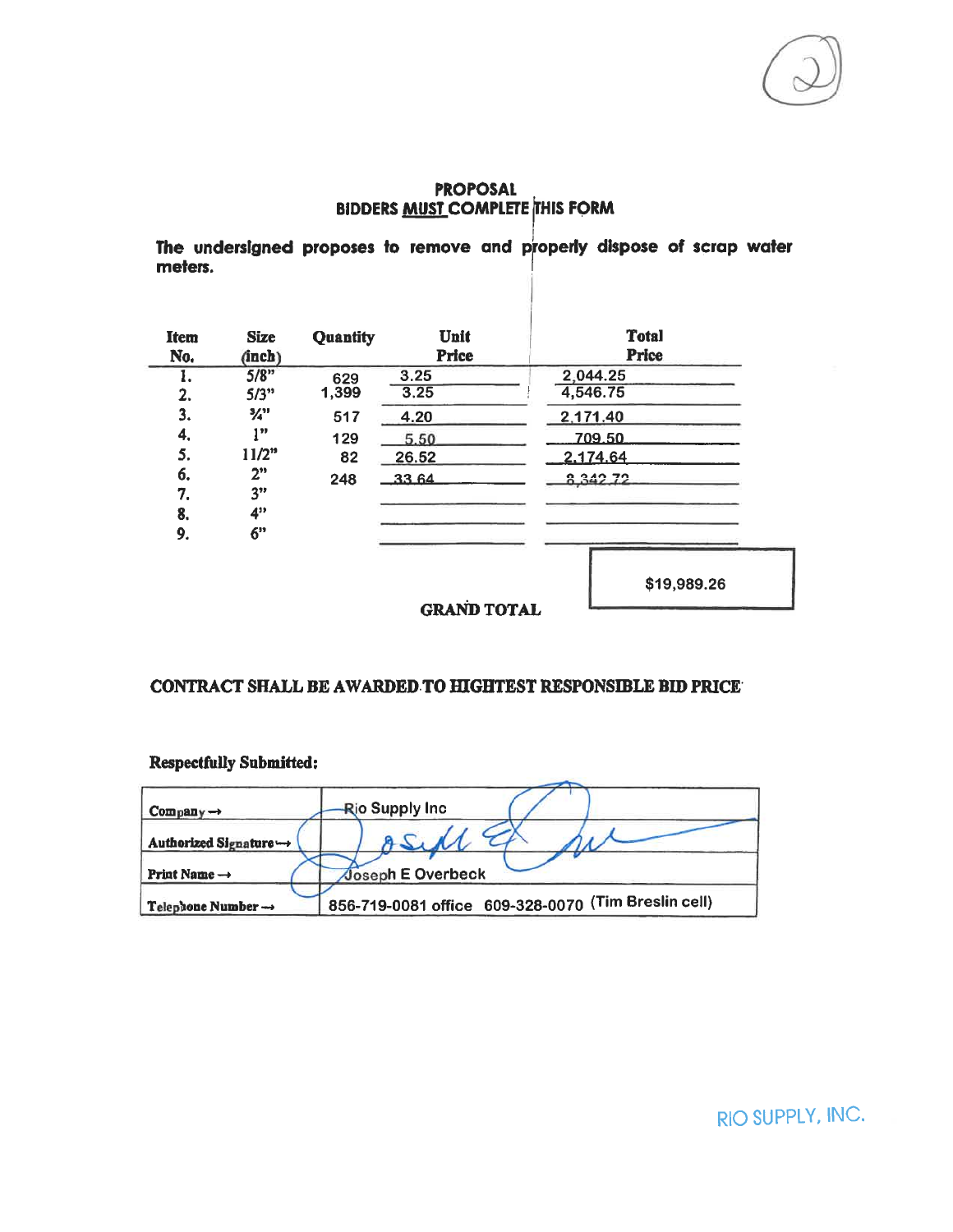

### **PROPOSAL BIDDERS MUST COMPLETE THIS FORM**

The undersigned proposes to remove and properly dispose of scrap water meters.

| Item | <b>Size</b>                 | <b>Quantity</b> | Unit         | <b>Total</b> |
|------|-----------------------------|-----------------|--------------|--------------|
| No.  | (inch)                      |                 | <b>Price</b> | <b>Price</b> |
| 1.   | 5/8"                        | 629             | 3,00         | 1887.00      |
| 2.   | 5/3"                        | 1399            | 3.00         | 4197.00      |
| 3.   | $\frac{3}{4}$ <sup>23</sup> | 517             | 5.50         | 2843.50      |
| 4.   | 132                         | 29              | 8.25         | 1064.25      |
| 5.   | $11/2$ "                    | 82              | 20.00        | 1640.00      |
| 6.   | 2"                          | 248             | 35.00        | 8680.00      |
| 7.   | 3"                          |                 |              |              |
| 8.   | 4"                          |                 |              |              |
| 9.   | 6"                          |                 |              |              |

 $$20,311.75$ 

**GRAND TOTAL** 

# CONTRACT SHALL BE AWARDED TO HIGHTEST RESPONSIBLE BID PRICE

## **Respectfully Submitted:**

| $Company \rightarrow$              | ALLIED METER SERUICE INC |
|------------------------------------|--------------------------|
| Authorized Signature $\rightarrow$ |                          |
| Print Name $\rightarrow$           | DOUGLAS JONES            |
| Telephone Number $\rightarrow$     | $609-387-8083$           |